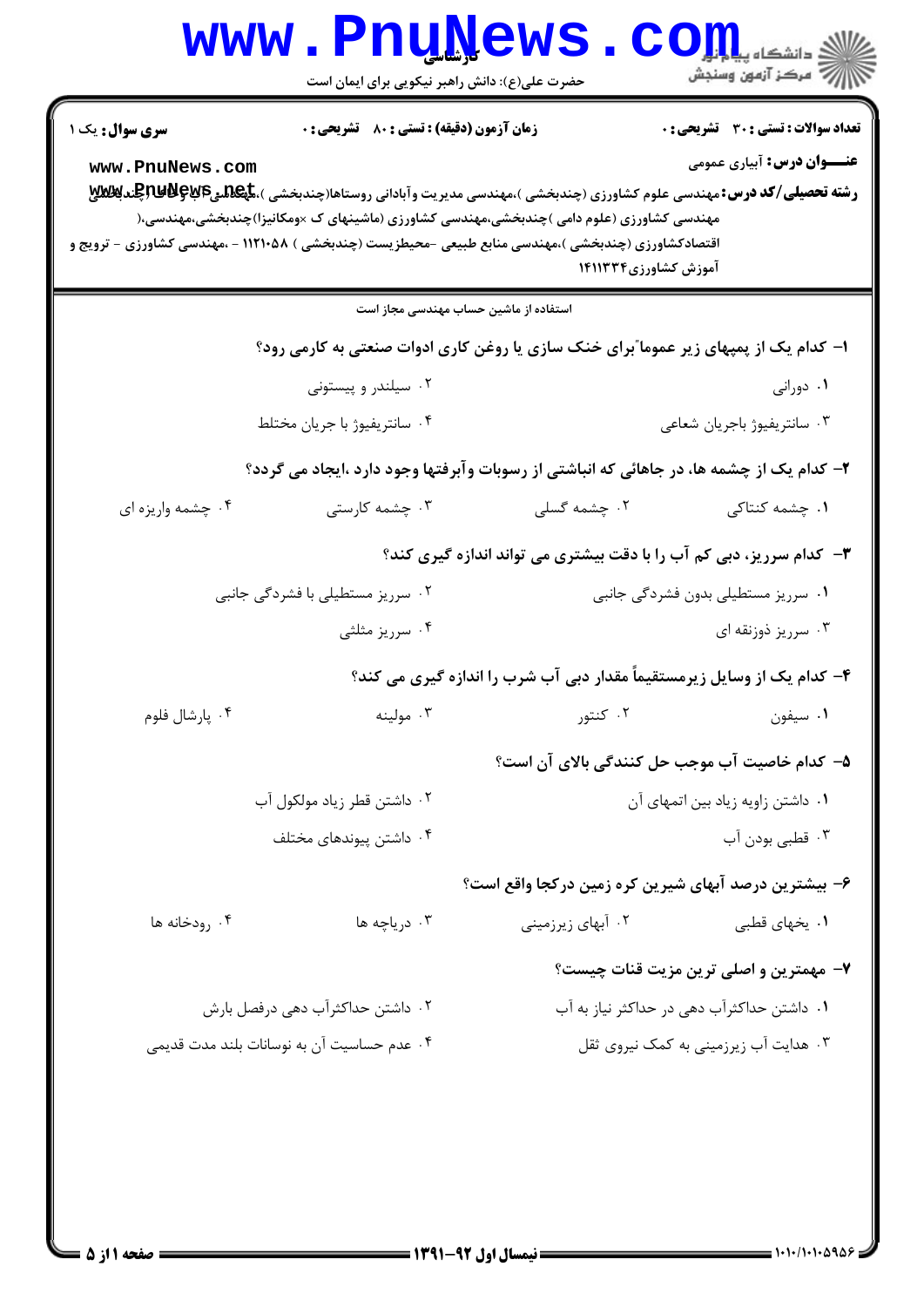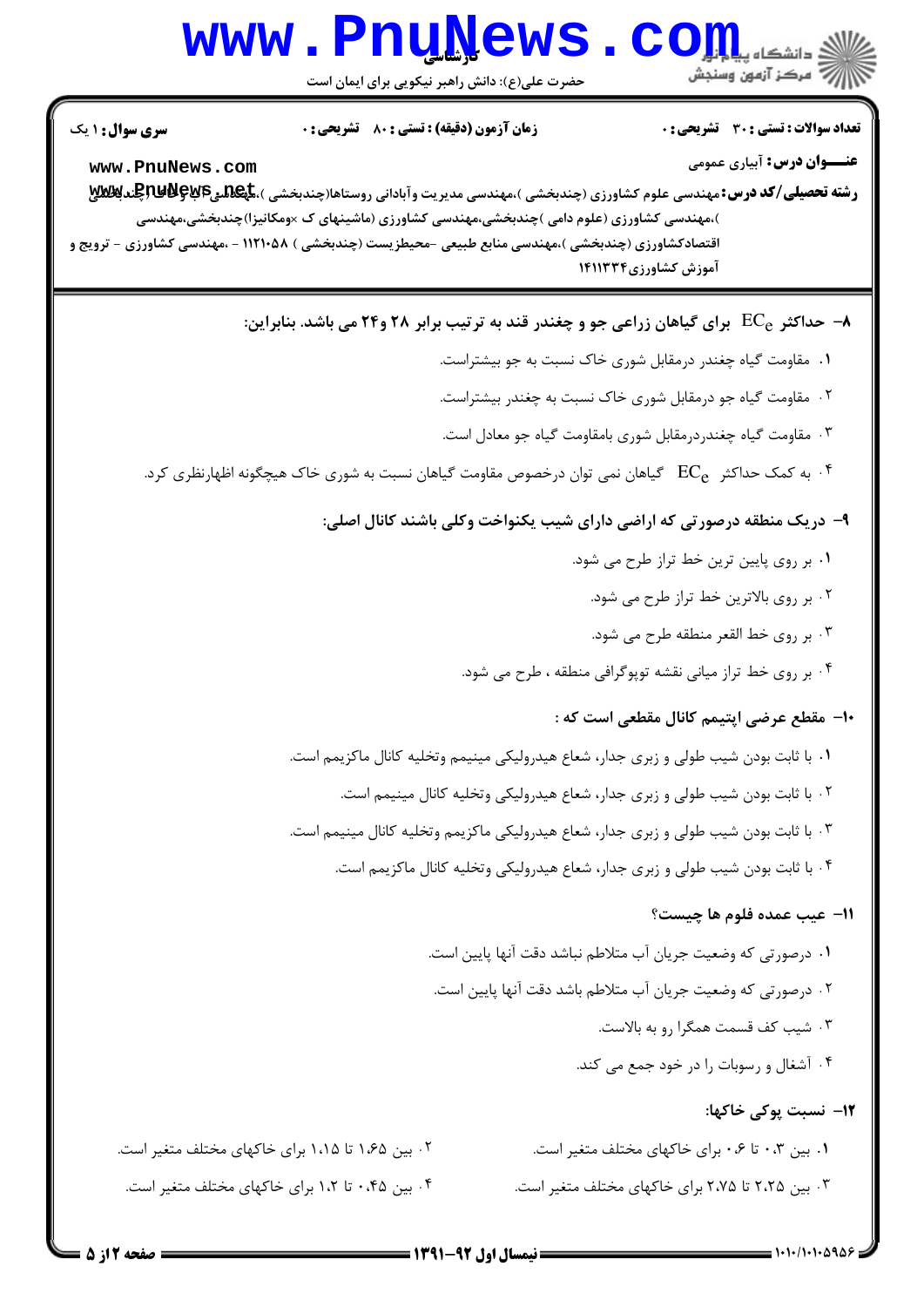|                                                                                                              | <b>WWW.FNUWEWS</b><br>حضرت علی(ع): دانش راهبر نیکویی برای ایمان است |                                                                                                                                                | دانشکاه پ <b>یا با بار</b><br>رُ⁄ مرڪز آزمون وسنڊش |
|--------------------------------------------------------------------------------------------------------------|---------------------------------------------------------------------|------------------------------------------------------------------------------------------------------------------------------------------------|----------------------------------------------------|
| سری سوال: ۱ یک                                                                                               | زمان آزمون (دقیقه) : تستی : 80 ٪ تشریحی : 0                         |                                                                                                                                                | <b>تعداد سوالات : تستی : 30 ٪ تشریحی : 0</b>       |
| www.PnuNews.com                                                                                              |                                                                     |                                                                                                                                                | <b>عنـــوان درس:</b> آبیاری عمومی                  |
|                                                                                                              |                                                                     | )،مهندسی کشاورزی (علوم دامی )چندبخشی،مهندسی کشاورزی (ماشینهای ک ×ومکانیزا)چندبخشی،مهندسی                                                       |                                                    |
| اقتصادکشاورزی (چندبخشی )،مهندسی منابع طبیعی -محیطزیست (چندبخشی ) ۱۱۲۱۰۵۸ - ،مهندسی کشاورزی - ترویج و         |                                                                     | آموزش کشاورزی۱۴۱۱۳۳۴                                                                                                                           |                                                    |
| ۱۳- اگر نمونه خاک مرطوبی را خشک نموده و جرم آن را از ۲۰۰ گرم به ۱۵۰ گرم برسانیم، درصد رطوبت حجمی آن چقدراست؟ |                                                                     |                                                                                                                                                |                                                    |
|                                                                                                              |                                                                     |                                                                                                                                                | $(pb = 1.4 \text{ gr/cm}^3)$                       |
| $\cdot$ /٣۶.۴                                                                                                | $\gamma$ . $\gamma$                                                 | .75.7                                                                                                                                          | 99.1                                               |
|                                                                                                              |                                                                     | ۱۴- کاربرد استوانه های مضاعف چیست و علت استفاده از استوانه بیرونی به چه منظوری است؟                                                            |                                                    |
| ۰۲ اندازه گیری نفوذ عمودی – حذف جریان مایل وعمودی                                                            |                                                                     | ۰۱ اندازه گیری نفوذ افقی و عمودی - حذف جریان افقی                                                                                              |                                                    |
|                                                                                                              | ۰۴ اندازه گیری نفوذ عمودی – حذف جریان افقی                          | ۰۳ اندازه گیری نفوذ افقی – حذف جریان مایل وعمودی                                                                                               |                                                    |
|                                                                                                              |                                                                     |                                                                                                                                                | 1۵– درفر آیند شدت نفوذ نهایی:                      |
|                                                                                                              |                                                                     |                                                                                                                                                | ۰۱ نیروی مکش و ثقل به اندازه مساوی موثر است.       |
|                                                                                                              |                                                                     |                                                                                                                                                | ۰۲ تنها نیروی مکش موثر است.                        |
|                                                                                                              |                                                                     |                                                                                                                                                | ۰۳ تنها نیروی ثقل موثر است.                        |
|                                                                                                              |                                                                     | ۰۴ چون هنوز خاک اشباع نشده نیروی مکش به اندازه دو برابر نیروی ثقل موثر است.                                                                    |                                                    |
|                                                                                                              |                                                                     |                                                                                                                                                | ۱۶- کدام گزینه از مزایای دستگاه نوترون متر است؟    |
|                                                                                                              |                                                                     |                                                                                                                                                | ٠١ سرعت و دقتش بالاست.                             |
|                                                                                                              |                                                                     |                                                                                                                                                | ۰۲ استفاده ازآن هیچگونه خطری به همراه ندارد.       |
|                                                                                                              |                                                                     |                                                                                                                                                | ۰۳ ارزان قیمت است.                                 |
|                                                                                                              |                                                                     | ۰۴ به کمک آن می توان رطوبت سطح خاک را اندازه گیری کرد.                                                                                         |                                                    |
|                                                                                                              |                                                                     | <sup>17</sup> اگر معادله شدت نفوذ برابر <sub>1=6</sub> 0°- و <sub>i=6</sub> ، باشد که در آن t برحسب دقیقه وشدت نفوذ برحسب میلیمتر بردقیقه است، |                                                    |
|                                                                                                              |                                                                     | مقدار شدت نفوذ در زمان ۱۰۰ دقیقه چند میلیمتر بر دقیقه است؟                                                                                     |                                                    |
| $\Delta$ . $\mathfrak{F}$                                                                                    | $\Delta \cdot Y$ , $\Delta \cdot Y$                                 |                                                                                                                                                | $\setminus$ . $\setminus$                          |
|                                                                                                              |                                                                     | 18– کدام عامل بر شدت نفوذ آب درخاک موثر نمی باشد؟                                                                                              |                                                    |
| ۰۴ مدت زمان آبدهی                                                                                            | ۰۳ چگالی خاک                                                        | ۰۲ بافت خاک                                                                                                                                    | ۰۱ ساختمان خاک                                     |
|                                                                                                              |                                                                     |                                                                                                                                                |                                                    |
|                                                                                                              |                                                                     |                                                                                                                                                |                                                    |

 $= 1.1.111.0905$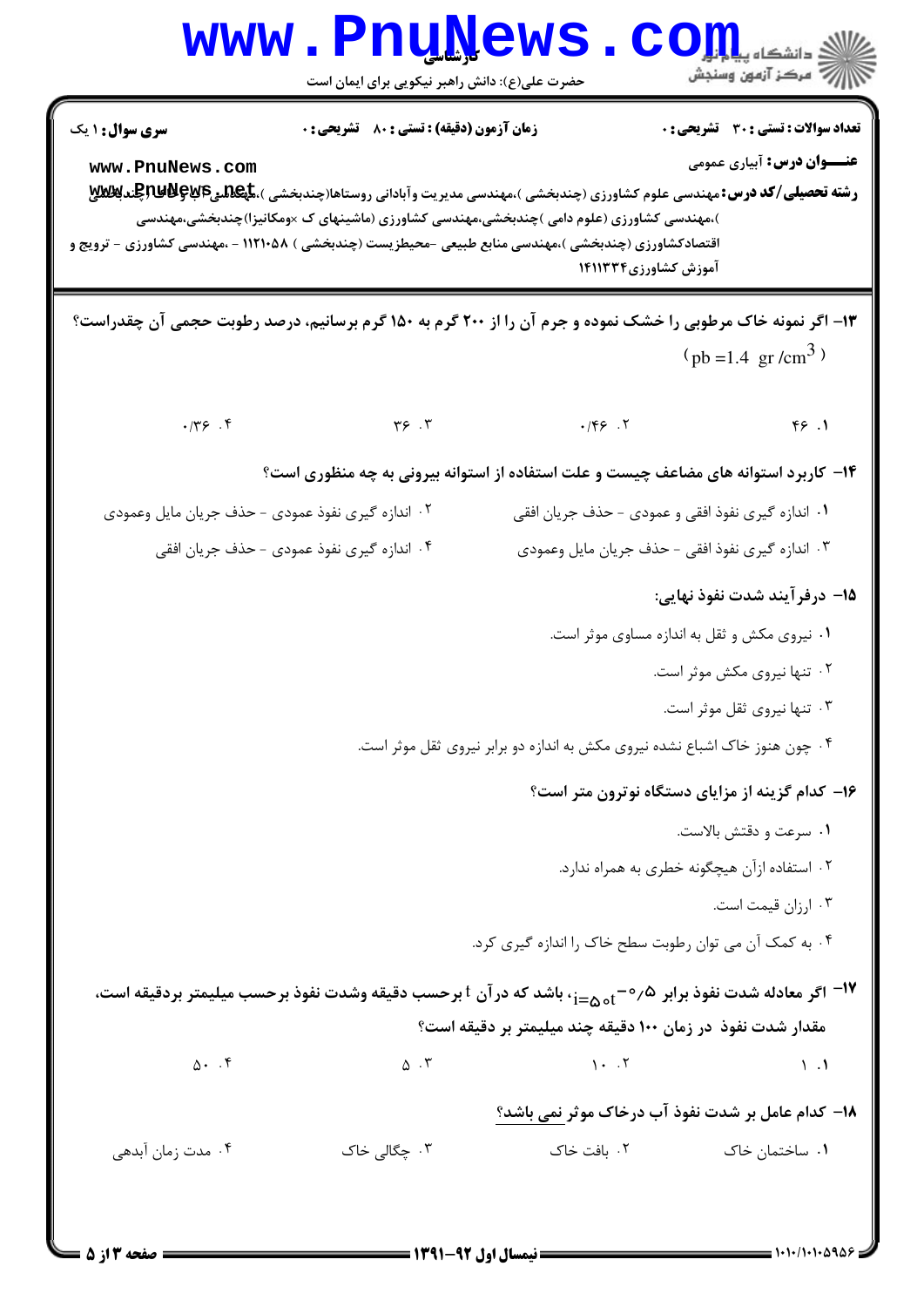|                                             | www.PnuNews<br>حضرت علی(ع): دانش راهبر نیکویی برای ایمان است                                                                                                                                                                                                                                                                                                                                  |                                                                                             | الاد دانشڪاء پيد <mark>م کور</mark><br>الا دانشڪاء پيد <mark>م</mark> کور         |
|---------------------------------------------|-----------------------------------------------------------------------------------------------------------------------------------------------------------------------------------------------------------------------------------------------------------------------------------------------------------------------------------------------------------------------------------------------|---------------------------------------------------------------------------------------------|-----------------------------------------------------------------------------------|
| <b>سری سوال : ۱ یک</b><br>www.PnuNews.com   | زمان آزمون (دقیقه) : تستی : 80 گشریحی : 0<br><b>رشته تحصیلی/کد درس:</b> مهندسی علوم کشاورزی (چندبخشی )،مهندسی مدیریت وآبادانی روستاها(چندبخشی )، <del>مهکاه</del> ییکاپکالایالپکاپکندباسی<br>)،مهندسی کشاورزی (علوم دامی )چندبخشی،مهندسی کشاورزی (ماشینهای ک ×ومکانیزا)چندبخشی،مهندسی<br>اقتصادکشاورزی (چندبخشی )،مهندسی منابع طبیعی -محیطزیست (چندبخشی ) ۱۱۲۱۰۵۸ - ،مهندسی کشاورزی - ترویج و | آموزش کشاورزی۱۴۱۱۳۳۴                                                                        | <b>تعداد سوالات : تستي : 30 ٪ تشريحي : 0</b><br><b>عنـــوان درس:</b> آبیاری عمومی |
|                                             | ۱۹- درپارشال فلوم های ۶-۹ اینچی اگر نسبت hb/ha     ویا بالاترازآن باشد پارشال مستغرق است.                                                                                                                                                                                                                                                                                                     |                                                                                             |                                                                                   |
|                                             |                                                                                                                                                                                                                                                                                                                                                                                               |                                                                                             |                                                                                   |
|                                             |                                                                                                                                                                                                                                                                                                                                                                                               | +۲- در خاکهای رسی حد ظرفیت زراعی را در پتانسیل ماتریک چقدر در نظر می گیرند؟                 |                                                                                   |
| $P \circ bar \cdot f$                       | $1 \circ bar \cdot r$                                                                                                                                                                                                                                                                                                                                                                         | $\mu$ o oc $m$ $\kappa$ is the contract of $\kappa$ or $\kappa$ is the contract of $\kappa$ |                                                                                   |
|                                             | <b>۲۱</b> - اگر یالهای سرریز با گلوگاه، زاویه ای بیش از ۹۰ درجه بسازند، سرریز  نامیده می شود و شیب معمول برای یالها                                                                                                                                                                                                                                                                           |                                                                                             | درجه است.                                                                         |
|                                             | ۰۲ ذوزنقه ای، صفر تا۹۰ درجه                                                                                                                                                                                                                                                                                                                                                                   |                                                                                             | ۰۱ ذوزنقه ای، ۷۶-۴۵ درجه                                                          |
|                                             | ۰۴ مثلثی، صفر تا۹۰ درجه                                                                                                                                                                                                                                                                                                                                                                       |                                                                                             | ۰۳ مثلثی، ۲۶-۴۵ درجه                                                              |
|                                             | ۲۲- در کانالی مستطیلی شکل با عرض ۱/۵ متر و عمق آب ۳ متر، جسم شناوری فاصله ۲۰۰ متری را در ۱۰۰ ثانیه طی می کند.                                                                                                                                                                                                                                                                                 |                                                                                             | مطلوبست دبی کانال؟                                                                |
|                                             | ٠٢ ١/٥ ليتر بر ثانيه                                                                                                                                                                                                                                                                                                                                                                          |                                                                                             | ۰۱ 1 ليتر بر ثانيه                                                                |
|                                             | ۰۴ هتر مکعب بر ثانیه                                                                                                                                                                                                                                                                                                                                                                          |                                                                                             | ۰۳ متر مکعب بر ثانیه                                                              |
|                                             |                                                                                                                                                                                                                                                                                                                                                                                               | ۲۳– بالاترین حد رطوبتی موجود در خاک جهت استفاده گیاه کدام است؟                              |                                                                                   |
| ۰۴ ظرفیت زراعی                              | ۰۳ نقطه پژمردگی دائم                                                                                                                                                                                                                                                                                                                                                                          | ۰۲ آب جذبی                                                                                  | ٠١. آب اشباع                                                                      |
|                                             |                                                                                                                                                                                                                                                                                                                                                                                               | ۲۴– کدام گزینه از عوامل محیطی موثر بر شدت جذب آب توسط گیاه نمی باشد؟                        |                                                                                   |
| ۰۴ درجه حرارت                               | ۰۳ تهویه خاک                                                                                                                                                                                                                                                                                                                                                                                  | ۰۲ تاخوردگی برگها                                                                           | ۰۱ آب قابل جذب خاک                                                                |
|                                             | ۲۵- اصلی ترین ایرادی که در استفاده از لایسیمترها وجود دارد چیست؟                                                                                                                                                                                                                                                                                                                              |                                                                                             |                                                                                   |
|                                             | ۰۲ هزینه نگهداری بالاست.                                                                                                                                                                                                                                                                                                                                                                      |                                                                                             | ۰۱ سختی اجرای آنها در مزرعه                                                       |
|                                             | ۰۴ هزينه اوليه بالاست.                                                                                                                                                                                                                                                                                                                                                                        |                                                                                             | ۰۳ کار کردن با آنها آسان است.                                                     |
|                                             | ۲۶-آگر نیاز خالص گیاهی در ماه اردیبهشت برابر ۱۷۵ میلیمتر و باران موثر برابر با ۱۷ میلیمتر و راندمان آبشویی و مزرعه به                                                                                                                                                                                                                                                                         | ترتیب ۰/۷ و ۰/۷۵ باشد مقدار نیاز آبی پروژه حدود چند سانتیمتر است؟                           |                                                                                   |
| $\uparrow \uparrow / \uparrow$ . $\uparrow$ | $\gamma \gamma \lambda$ .                                                                                                                                                                                                                                                                                                                                                                     | $Y - Y$                                                                                     | $\mathbf{r} \cdot \cdot \cdot \mathbf{1}$                                         |
|                                             |                                                                                                                                                                                                                                                                                                                                                                                               |                                                                                             |                                                                                   |